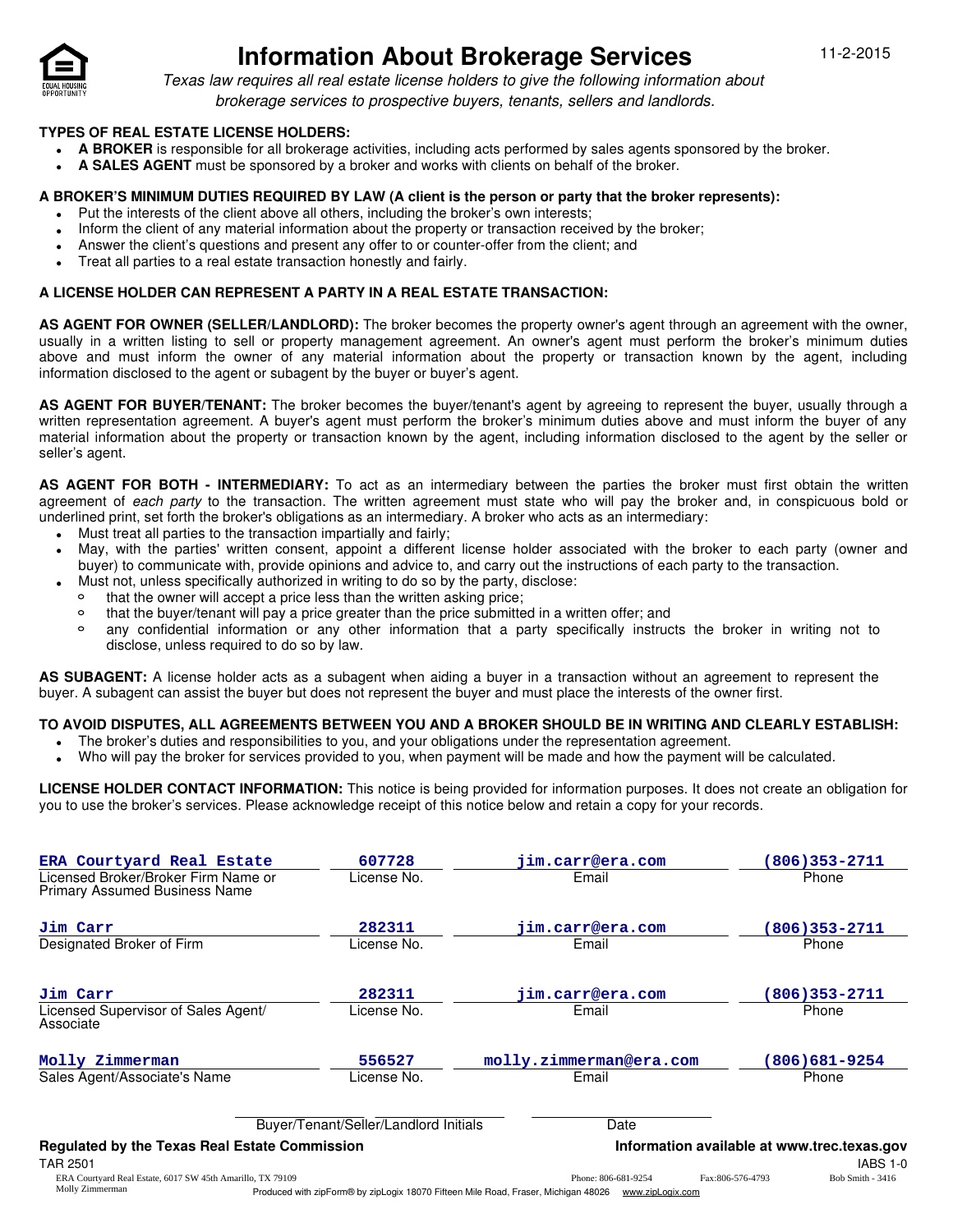

**•**

# **Information About Brokerage Services** 11-2-2015

Texas law requires all real estate license holders to give the following information about brokerage services to prospective buyers, tenants, sellers and landlords.

### **TYPES OF REAL ESTATE LICENSE HOLDERS:**

- **A BROKER** is responsible for all brokerage activities, including acts performed by sales agents sponsored by the broker. **•**
- **A SALES AGENT** must be sponsored by a broker and works with clients on behalf of the broker. **•**

#### **A BROKER'S MINIMUM DUTIES REQUIRED BY LAW (A client is the person or party that the broker represents):**

- Put the interests of the client above all others, including the broker's own interests;
- Inform the client of any material information about the property or transaction received by the broker; **•**
- Answer the client's questions and present any offer to or counter-offer from the client; and **•**
- Treat all parties to a real estate transaction honestly and fairly. **•**

### **A LICENSE HOLDER CAN REPRESENT A PARTY IN A REAL ESTATE TRANSACTION:**

**AS AGENT FOR OWNER (SELLER/LANDLORD):** The broker becomes the property owner's agent through an agreement with the owner, usually in a written listing to sell or property management agreement. An owner's agent must perform the broker's minimum duties above and must inform the owner of any material information about the property or transaction known by the agent, including information disclosed to the agent or subagent by the buyer or buyer's agent.

**AS AGENT FOR BUYER/TENANT:** The broker becomes the buyer/tenant's agent by agreeing to represent the buyer, usually through a written representation agreement. A buyer's agent must perform the broker's minimum duties above and must inform the buyer of any material information about the property or transaction known by the agent, including information disclosed to the agent by the seller or seller's agent.

**AS AGENT FOR BOTH - INTERMEDIARY:** To act as an intermediary between the parties the broker must first obtain the written agreement of each party to the transaction. The written agreement must state who will pay the broker and, in conspicuous bold or underlined print, set forth the broker's obligations as an intermediary. A broker who acts as an intermediary:

- Must treat all parties to the transaction impartially and fairly; **•**
- May, with the parties' written consent, appoint a different license holder associated with the broker to each party (owner and buyer) to communicate with, provide opinions and advice to, and carry out the instructions of each party to the transaction. **•**
	- Must not, unless specifically authorized in writing to do so by the party, disclose:<br>that the owner will accent a price less than the written asking price:
	- that the owner will accept a price less than the written asking price;
	- $\circ$ that the buyer/tenant will pay a price greater than the price submitted in a written offer; and
	- $\circ$ any confidential information or any other information that a party specifically instructs the broker in writing not to disclose, unless required to do so by law.

**AS SUBAGENT:** A license holder acts as a subagent when aiding a buyer in a transaction without an agreement to represent the buyer. A subagent can assist the buyer but does not represent the buyer and must place the interests of the owner first.

## **TO AVOID DISPUTES, ALL AGREEMENTS BETWEEN YOU AND A BROKER SHOULD BE IN WRITING AND CLEARLY ESTABLISH:**

- The broker's duties and responsibilities to you, and your obligations under the representation agreement.
- Who will pay the broker for services provided to you, when payment will be made and how the payment will be calculated. **•**

**LICENSE HOLDER CONTACT INFORMATION:** This notice is being provided for information purposes. It does not create an obligation for you to use the broker's services. Please acknowledge receipt of this notice below and retain a copy for your records.

| ERA Courtyard Real Estate                                                     | 607728                                                                                                | jim.carr@era.com       |                                             | 806)353-2711   |
|-------------------------------------------------------------------------------|-------------------------------------------------------------------------------------------------------|------------------------|---------------------------------------------|----------------|
| Licensed Broker/Broker Firm Name or<br><b>Primary Assumed Business Name</b>   | License No.                                                                                           | Email                  |                                             | Phone          |
| Jim Carr                                                                      | 282311                                                                                                | jim.carr@era.com       |                                             | 806)353-2711   |
| Designated Broker of Firm                                                     | License No.                                                                                           | Email                  |                                             | Phone          |
| Jim Carr                                                                      | 282311                                                                                                | jim.carr@era.com       |                                             | 806)353-2711   |
| Licensed Supervisor of Sales Agent/<br>Associate                              | License No.                                                                                           | Email                  |                                             | Phone          |
| Jennifer Green                                                                | 577116                                                                                                | jennifer.green@era.com |                                             | 806)681-6159   |
| Sales Agent/Associate's Name                                                  | License No.                                                                                           | Email                  |                                             | Phone          |
|                                                                               | Buyer/Tenant/Seller/Landlord Initials                                                                 | Date                   |                                             |                |
| <b>Regulated by the Texas Real Estate Commission</b>                          |                                                                                                       |                        | Information available at www.trec.texas.gov |                |
| <b>TAR 2501</b>                                                               |                                                                                                       |                        |                                             | IABS 1-0       |
| ERA Courtyard Real Estate, 6017 SW 45th Amarillo, TX 79109<br>Iennifer Green- | Decelerate the Component of the 40070 Citizen Mill David Correlations 40000 - consistent and contract | Phone: 806.353.2711    | Fax:806.576.4793                            | Rodrigo Zapata |

Produced with zipForm® by zipLogix 18070 Fifteen Mile Road, Fraser, Michigan 48026 www.zipLogix.com